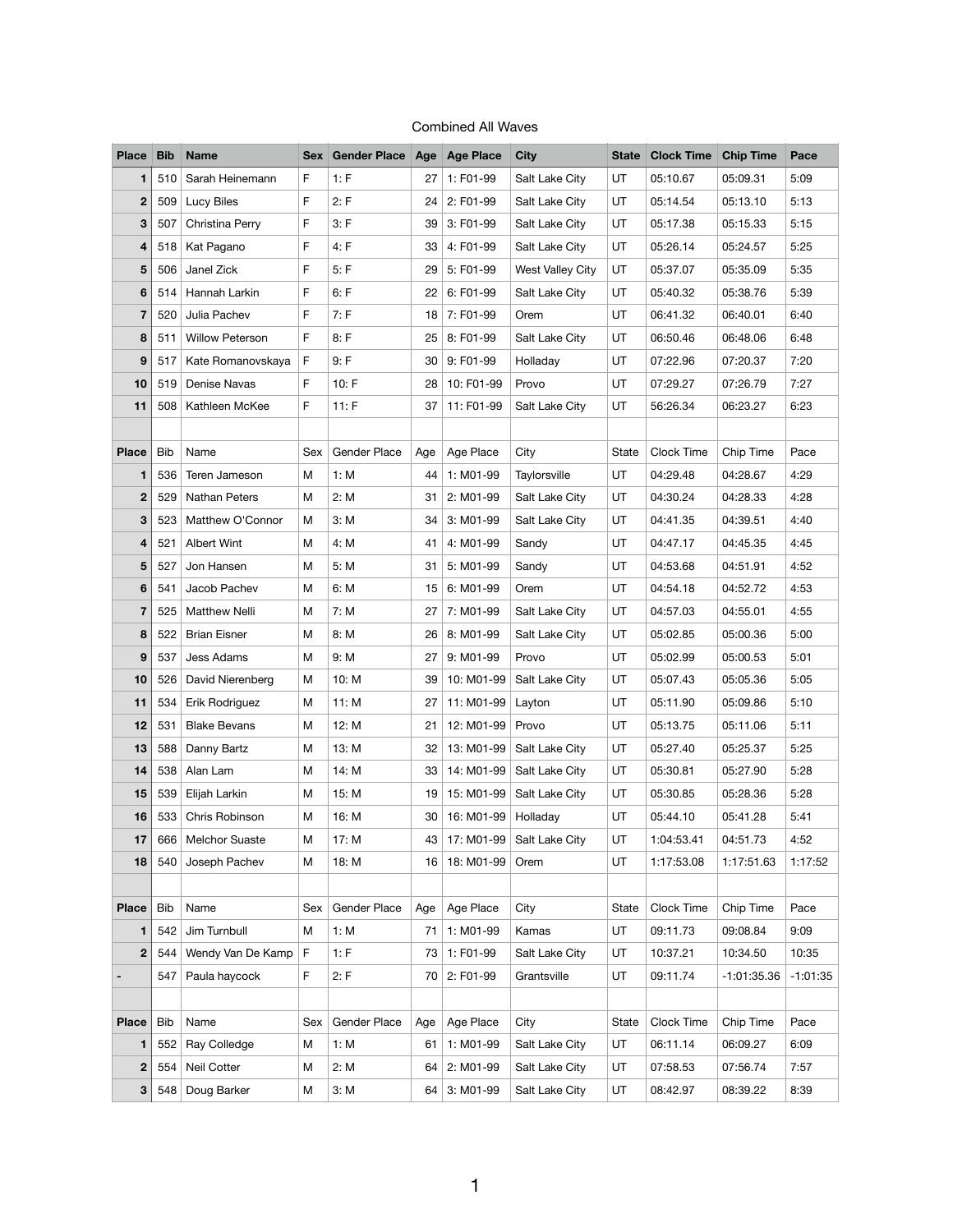| 4                       | 553        | David Madow            | M   | 4: M                | 66  | 4: M01-99 | <b>SALT LAKE CITY</b> | UT        | 09:00.82   | 09:00.00      | 9:00       |
|-------------------------|------------|------------------------|-----|---------------------|-----|-----------|-----------------------|-----------|------------|---------------|------------|
| 5                       | 550        | Gale DeVisser          | F   | 1: F                | 63  | 1: F01-99 | Salt Lake City        | UT        | 11:36.14   | 11:33.36      | 11:33      |
|                         |            |                        |     |                     |     |           |                       |           |            |               |            |
| <b>Place</b>            | <b>Bib</b> | Name                   | Sex | <b>Gender Place</b> | Age | Age Place | City                  | State     | Clock Time | Chip Time     | Pace       |
| 1                       | 557        | Keith Alleman          | M   | 1: M                | 52  | 1: M01-99 | Salt Lake City        | UT        | 05:52.09   | 05:50.38      | 5:50       |
| $\mathbf{2}$            | 556        | <b>BILL GLICK</b>      | M   | 2: M                | 52  | 2: M01-99 | West Jordan           | UT        | 06:06.74   | 06:05.04      | 6:05       |
| 3                       | 660        | Julie Hansen           | F.  | 1: F                | 59  | 1: F01-99 | Ogden                 | UT        | 06:57.69   | 06:55.39      | 6:55       |
| $\overline{\mathbf{4}}$ | 563        | <b>Tracy Chorn</b>     | F   | 2: F                | 56  | 2: F01-99 | Salt Lake City        | UT        | 08:09.53   | 08:07.15      | 8:07       |
| $5\phantom{1}$          | 562        | Yoko Madow             | F   | 3: F                | 50  | 3: F01-99 | Salt Lake City        | UT        | 08:58.19   | 08:57.28      | 8:57       |
|                         | 558        | Pat Schehrer           | F   | 4: F                | 59  | 4: F01-99 | Salt Lake City        | UT        | 07:41.68   | $-1:11:55.26$ | $-1:11:55$ |
|                         |            |                        |     |                     |     |           |                       |           |            |               |            |
| <b>Place</b>            | <b>Bib</b> | Name                   | Sex | Gender Place        | Age | Age Place | City                  | State     | Clock Time | Chip Time     | Pace       |
| 1                       | 570        | Sandy Richman          | M   | 1: M                | 44  | 1: M01-99 | Salt Lake City        | UT        | 05:47.85   | 05:46.79      | 5:47       |
| $\mathbf 2$             | 567        | Lawrence Cannon        | M   | 2: M                | 49  | 2: M01-99 | Salt Lake City        | UT        | 05:49.07   | 05:47.19      | 5:47       |
| $\mathbf{3}$            | 568        | Sanford White          | M   | 3: M                | 45  | 3: M01-99 | Salt Lake City        | UT        | 06:02.58   | 06:01.71      | 6:02       |
| $\overline{\mathbf{4}}$ | 575        | Ashley White           | F.  | 1: F                | 40  | 1: F01-99 | Salt Lake City        | UT        | 06:07.06   | 06:05.01      | 6:05       |
| 5                       | 559        | Kevin Fuller           | M   | 4: M                | 45  | 4: M01-99 | Salt Lake City        | UT        | 06:38.88   | 06:37.81      | 6:38       |
| $6\phantom{1}$          | 573        | Lien Hoang             | F   | 2: F                | 43  | 2: F01-99 | Draper                | UT        | 10:17.58   | 10:13.70      | 10:14      |
| $\overline{7}$          | 574        | Nasreen Mathias        | F   | 3: F                | 47  | 3: F01-99 | Kamas                 | UT        | 11:49.10   | 11:45.97      | 11:46      |
|                         |            |                        |     |                     |     |           |                       |           |            |               |            |
| <b>Place</b>            | <b>Bib</b> | Name                   | Sex | <b>Gender Place</b> | Age | Age Place | City                  | State     | Clock Time | Chip Time     | Pace       |
| 1                       | 578        | <b>Charles Lambrix</b> | M   | 1: M                | 34  | 1: M01-99 | North Salt Lake       | UT        | 05:03.15   | 05:01.32      | 5:01       |
| $\mathbf 2$             | 586        | <b>Bryson Snow</b>     | M   | 2: M                | 32  | 2: M01-99 | Clearfield            | UT        | 05:21.70   | 05:20.51      | 5:21       |
| 3                       | 587        | April Garff            | F   | 1: F                | 36  | 1: F01-99 | Salt Lake City        | UT        | 06:17.33   | 06:14.51      | 6:15       |
| 4                       | 584        | <b>Timothy Saley</b>   | M   | 3: M                | 39  | 3: M01-99 | Sandy                 | UT        | 58:58.89   | 08:57.10      | 8:57       |
| $5\phantom{1}$          | 585        | Samantha Burrell       | F   | 2: F                | 35  | 2: F01-99 | Sandy                 | UT        | 1:00:46.05 | 10:43.23      | 10:43      |
|                         |            |                        |     |                     |     |           |                       |           |            |               |            |
| <b>Place</b>            | <b>Bib</b> | Name                   | Sex | Gender Place        | Age | Age Place | City                  | State     | Clock Time | Chip Time     | Pace       |
| 1                       | 592        | David Shuler           | M   | 1: M                | 28  | 1: M01-99 | Salt Lake City        | UT        | 05:29.35   | 05:28.45      | 5:28       |
| $\mathbf 2$             | 594        | Jaden Mecham           | M   | 2: M                | 19  | 2: M01-99 | Smithfield            | UT        | 05:30.93   | 05:29.04      | 5:29       |
| 3                       | 593        | Jordan Santo           | М   | 3: M                | 29  | 3: M01-99 | New York              | NY        | 06:23.70   | 06:20.69      | 6:21       |
| $\overline{\mathbf{4}}$ | 591        | <b>Claire Plunkett</b> | F   | 1: F                | 25  | 1: F01-99 | Salt Lake City        | UT        | 06:46.39   | 06:43.82      | 6:44       |
| 5                       | 595        | Ella Cannon            | F.  | 2: F                | 21  | 2: F01-99 | Salt Lake City        | UT        | 07:53.38   | 07:49.23      | 7:49       |
| $6\phantom{1}$          | 596        | Michael Greene         | M   | 4: M                | 24  | 4: M01-99 | Salt Lake City        | UT        | 07:56.20   | 07:52.77      | 7:53       |
|                         |            |                        |     |                     |     |           |                       |           |            |               |            |
| <b>Place</b>            | <b>Bib</b> | Name                   | Sex | <b>Gender Place</b> | Age | Age Place | City                  | State     | Clock Time | Chip Time     | Pace       |
| 1                       | 669        | <b>Bryson Snow</b>     | M   | 1: M                | 32  | 1: M01-99 | Clearfield            | UT        | 08:49.19   | 08:47.83      | 8:48       |
| $\mathbf{2}$            | 600        | <b>Richard Holt</b>    | M   | 2: M                | 59  | 2: M01-99 | Lehi                  | UT        | 10:52.92   | 10:51.98      | 10:52      |
|                         |            |                        |     |                     |     |           |                       |           |            |               |            |
| <b>Place</b>            | <b>Bib</b> | Name                   | Sex | Gender Place        | Age | Age Place | City                  | State     | Clock Time | Chip Time     | Pace       |
| 1                       | 601        | <b>Olaf Questereit</b> | M   | 1: M                | 53  | 1: M01-99 | Murray                | UT        | 11:49.00   | 11:46.99      | 11:47      |
|                         |            |                        |     |                     |     |           |                       |           |            |               |            |
| <b>Place</b>            | <b>Bib</b> | Name                   | Sex | Gender Place        | Age | Age Place | City                  | State     | Clock Time | Chip Time     | Pace       |
| 1                       | 602        | Andra Ghent            | F   | 1: F                | 43  | 1: F01-99 | Chapel Hill           | <b>NC</b> | 06:57.15   | 06:54.97      | 6:55       |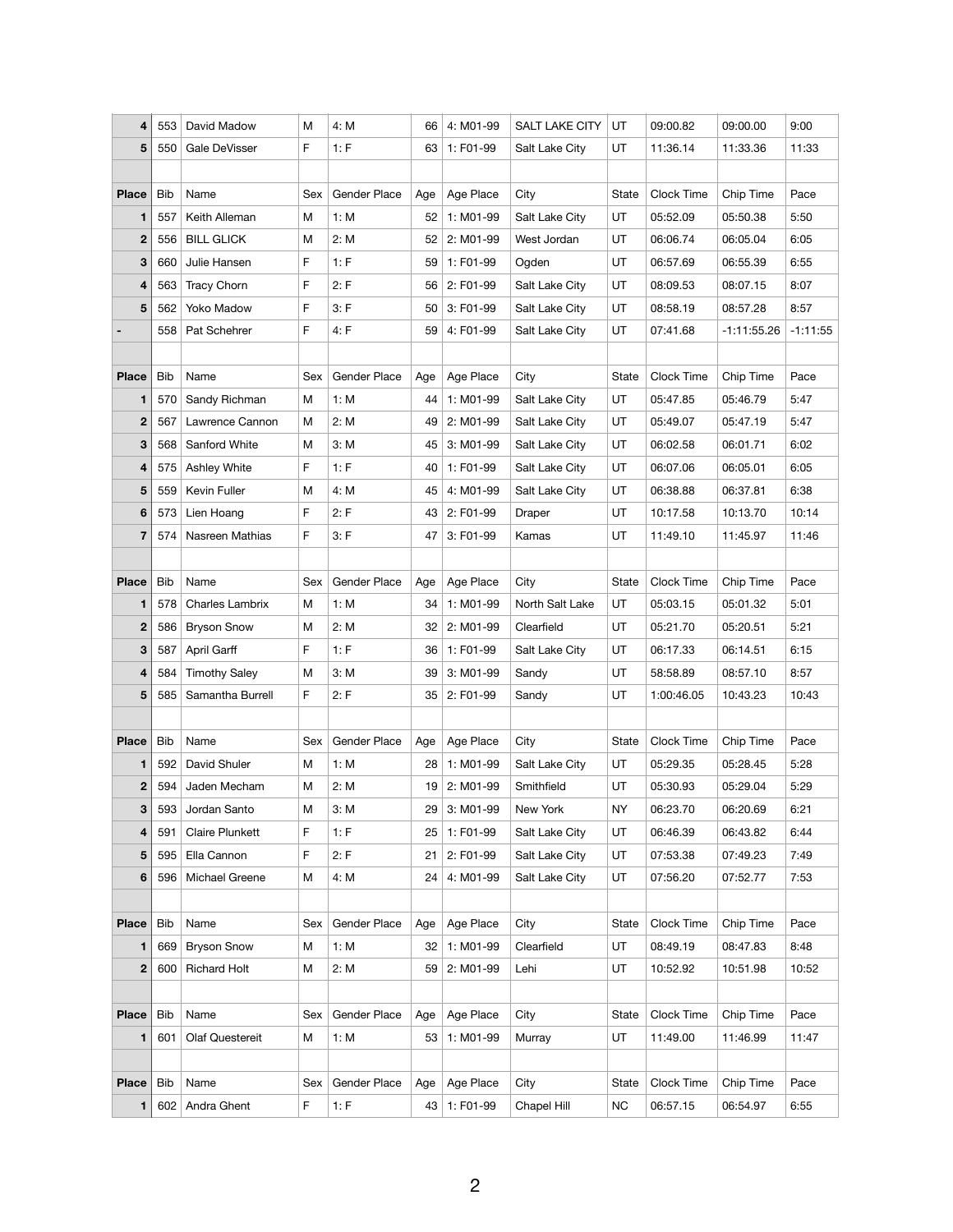| $\mathbf{2}$            | 604        | Sarah Pachev             | F.  | 2: F                | 45              | 2: F01-99 | Orem           | UT        | 08:06.88   | 08:04.70    | 8:05     |
|-------------------------|------------|--------------------------|-----|---------------------|-----------------|-----------|----------------|-----------|------------|-------------|----------|
|                         |            |                          |     |                     |                 |           |                |           |            |             |          |
| <b>Place</b>            | <b>Bib</b> | Name                     | Sex | Gender Place        | Age             | Age Place | City           | State     | Clock Time | Chip Time   | Pace     |
| 1                       | 610        | Nathan Hornok            | M   | 1: M                | 43              | 1: M01-99 | West Jordan    | UT        | 04:49.09   | 04:48.11    | 4:48     |
| $\mathbf{2}$            | 605        | David Taylor             | M   | 2: M                | 53              | 2: M01-99 | Mapleton       | UT        | 04:55.48   | 04:55.48    | 4:55     |
| $\mathbf{3}$            | 607        | Neal Gassmann            | M   | 3: M                | 54              | 3: M01-99 | Millcreek      | UT        | 05:07.48   | 05:06.90    | 5:07     |
| $\overline{\mathbf{4}}$ | 608        | Stephen Piccolo          | M   | 4: M                | 45              | 4: M01-99 | Highland       | UT        | 05:17.24   | 05:16.05    | 5:16     |
| 5                       | 606        | Mark Payne               | M   | 5: M                | 48              | 5: M01-99 | Salt Lake City | UT        | 05:25.26   | 05:24.08    | 5:24     |
| $6\phantom{1}6$         | 609        | Alexander Pachev         | M   | 6: M                | 48              | 6: M01-99 | Orem           | UT        | 05:27.69   | 05:26.88    | 5:27     |
|                         |            |                          |     |                     |                 |           |                |           |            |             |          |
| <b>Place</b>            | <b>Bib</b> | Name                     | Sex | Gender Place        | Age             | Age Place | City           | State     | Clock Time | Chip Time   | Pace     |
| 1                       | 613        | <b>Matthew Pachev</b>    | M   | 1: M                | 8               | 1: M01-99 | Orem           | UT        | 06:00.95   | 05:59.53    | 6:00     |
| $\boldsymbol{2}$        | 700        | Annabelle Perry          | F.  | 1: F                | $\overline{7}$  | 1: F01-99 | Salt Lake City | UT        | 07:46.51   | 07:44.91    | 7:45     |
| $\mathbf{3}$            | 615        | Mary Pachev              | F   | 2: F                | 6               | 2: F01-99 | Orem           | UT        | 08:30.20   | 08:27.57    | 8:28     |
| $\overline{\mathbf{4}}$ | 614        | <b>Bella Pachev</b>      | F   | 3: F                | 4               | 3: F01-99 | Orem           | UT        | 08:40.43   | 08:38.81    | 8:39     |
| 5                       | 616        | Jake Brinkerhoff         | M   | 2: M                | 7               | 2: M01-99 | Draper         | UT        | 08:57.50   | 08:55.55    | 8:56     |
| $6\phantom{1}$          | 618        | Thy Huynh                | F.  | 4: F                | 8               | 4: F01-99 | Draper         | UT        | 08:58.51   | 08:55.91    | 8:56     |
| $\overline{7}$          | 621        | Jane Garff               | F   | 5: F                | 6               | 5: F01-99 | Salt Lake City | UT        | 09:50.31   | 09:47.89    | 9:48     |
| 8                       | 619        | Duyen Huynh              | F   | 6: F                | 5               | 6: F01-99 | Draper         | UT        | 10:59.13   | 10:56.53    | 10:57    |
| 9                       | 620        | Kieu Huynh               | F.  | 7: F                | 3               | 7: F01-99 | Draper         | UT        | 13:43.52   | 13:38.93    | 13:39    |
| 10                      | 617        | <b>Isabelle Saley</b>    | F   | 8: F                | 4               | 8: F01-99 | Sandy          | UT        | 28:58.76   | 08:56.73    | 8:57     |
|                         | 612        | Oliver Payne             | M   | 3: M                | 8               | 3: M01-99 | Salt Lake City | UT        | 09:19.09   | $-28:24.83$ | $-28:25$ |
|                         |            |                          |     |                     |                 |           |                |           |            |             |          |
| <b>Place</b>            | <b>Bib</b> | Name                     | Sex | <b>Gender Place</b> | Age             | Age Place | City           | State     | Clock Time | Chip Time   | Pace     |
| 1                       | 623        | Olivia Saley             | F.  | 1: F                | 9               | 1: F01-99 | Sandy          | UT        | 06:42.76   | 06:40.92    | 6:41     |
| $\mathbf{2}$            | 627        | <b>Oliver Sletten</b>    | М   | 1: M                | 9               | 1: M01-99 | Sandy          | UT        | 06:44.50   | 06:42.80    | 6:43     |
| 3                       | 622        | Cooper Hurl              | M   | 2: M                | 9               | 2: M01-99 | Mcminnville    | <b>OR</b> | 06:52.89   | 06:51.08    | 6:51     |
| $\overline{\mathbf{4}}$ | 626        | Lily Garff               | F.  | 2: F                | 9               | 2: F01-99 | Salt Lake City | <b>UT</b> | 07:36.65   | 07:35.85    | 7:36     |
| $5\phantom{1}$          | 625        | Caleb Garff              | M   | 3: M                | 9               | 3: M01-99 | Salt Lake City | UT        | 07:40.91   | 07:39.29    | 7:39     |
| $6\phantom{1}$          | 624        | <b>Tennessee Burrell</b> | M   | 4: M                | 9               | 4: M01-99 | Appleton       | WI        | 30:46.75   | 10:44.15    | 10:44    |
|                         |            |                          |     |                     |                 |           |                |           |            |             |          |
| <b>Place</b>            | <b>Bib</b> | Name                     | Sex | Gender Place        | Age             | Age Place | City           | State     | Clock Time | Chip Time   | Pace     |
| 1                       | 630        | Kenneth Briggs           | M   | 1: M                | 12              | 1: M01-99 | South Jordan   | UT        | 05:30.03   | 05:29.35    | 5:29     |
| $\mathbf 2$             | 631        | Hunter Hurl              | М   | 2: M                | 12              | 2: M01-99 | Mcminnville    | <b>OR</b> | 05:31.22   | 05:29.93    | 5:30     |
| $\mathbf{3}$            | 636        | Adria Favero             | F   | 1: F                | 12              | 1: F01-99 | Salt Lake City | UT        | 05:44.46   | 05:42.87    | 5:43     |
| $\overline{\mathbf{4}}$ | 628        | <b>William Pachev</b>    | М   | 3: M                | 12 <sup>°</sup> | 3: M01-99 | Orem           | <b>UT</b> | 05:53.17   | 05:52.90    | 5:53     |
| 5                       | 632        | Ryan Brinkerhoff         | M   | 4: M                | 11              | 4: M01-99 | Draper         | UT        | 05:54.96   | 05:54.08    | 5:54     |
| $6\phantom{1}$          | 629        | Stephen Pachev           | М   | 5: M                | 11              | 5: M01-99 | Orem           | <b>UT</b> | 06:27.71   | 06:25.79    | 6:26     |
| $\overline{7}$          | 633        | Lily Jameson             | F.  | 2: F                | 11              | 2: F01-99 | Taylorsville   | UT        | 06:29.83   | 06:28.24    | 6:28     |
| 8                       | 639        | Amelie Sletten           | F.  | 3: F                | 12              | 3: F01-99 | Sandy          | UT        | 06:41.38   | 06:40.62    | 6:41     |
| 9                       | 634        | Orissa Lujan             | F   | 4: F                | 10              | 4: F01-99 | Draper         | <b>UT</b> | 06:42.63   | 06:41.25    | 6:41     |
| 10                      | 637        | William Garff            | М   | 6: M                | 11              | 6: M01-99 | Salt Lake City | UT        | 07:55.53   | 07:54.43    | 7:54     |
|                         | 638        | Samuel Payne             | M   | 7: M                | 11              | 7: M01-99 | Salt Lake City | UT        | 11:46.29   | $-12:18.79$ | $-12:19$ |
|                         |            |                          |     |                     |                 |           |                |           |            |             |          |